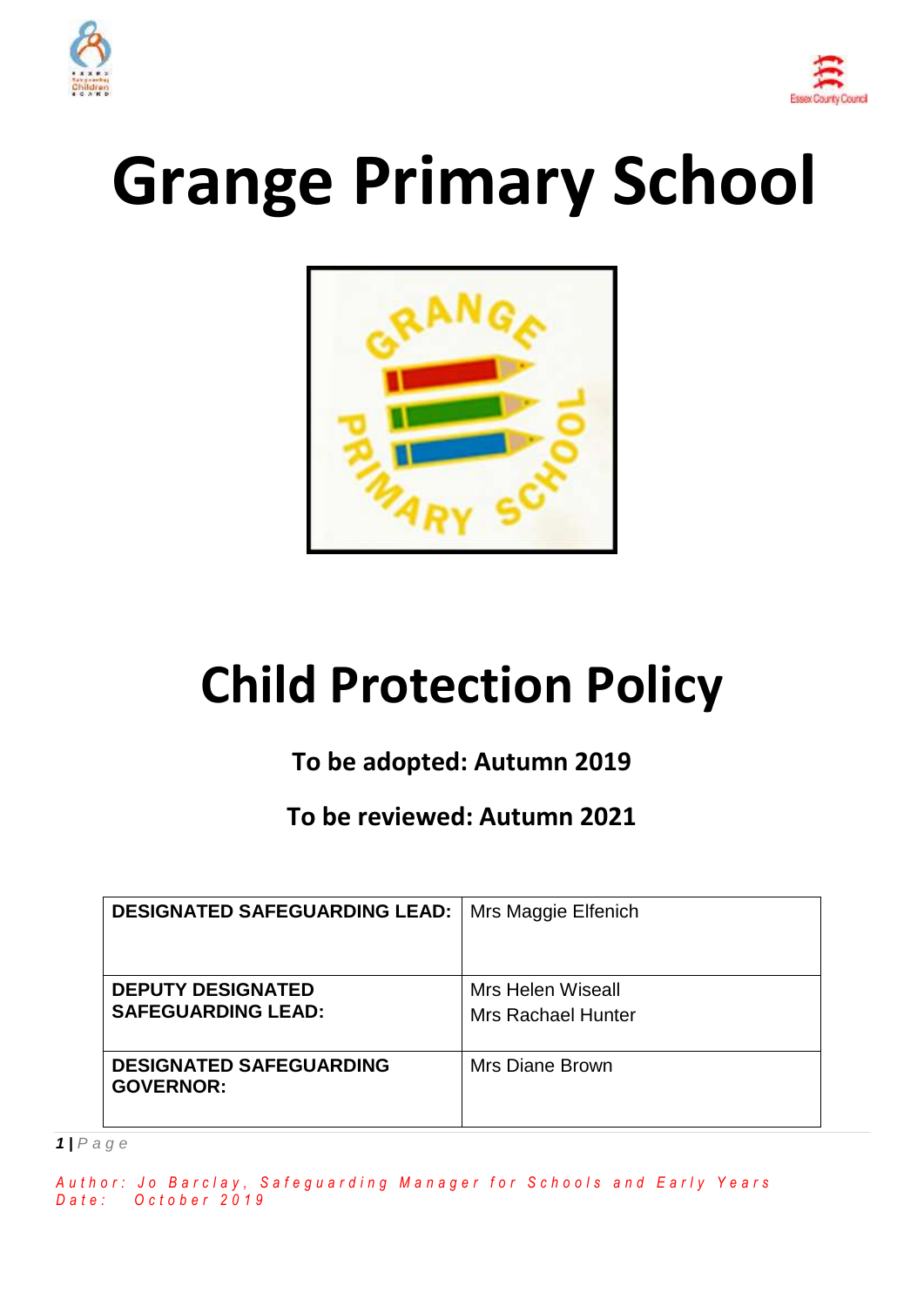



#### **Contents**

 $\overline{1}$ 

 $\mathbf{r}$ 

| 1                       | <b>Introduction</b>                                        |
|-------------------------|------------------------------------------------------------|
| $\mathbf{2}$            | <b>Statutory Framework</b>                                 |
| $\mathbf{3}$            | <b>Roles and responsibilities</b>                          |
| 4                       | Types of abuse / specific safeguarding issues              |
| $\overline{\mathbf{5}}$ | <b>Procedures</b>                                          |
| 6                       | <b>Training</b>                                            |
| $\overline{7}$          | <b>Professional confidentiality</b>                        |
| 8                       | <b>Records and information sharing</b>                     |
| 9                       | <b>Interagency working</b>                                 |
| 10                      | Allegations about members of the workforce                 |
| 11                      | Promoting positive mental health and resilience in school  |
| 12                      | Use of reasonable force                                    |
| 13                      | Whistleblowing                                             |
| <b>Appendix A</b>       | <b>Children and Families Hub Partner Access Map</b>        |
| <b>Appendix B</b>       | <b>Essex Windscreen of Need and levels of intervention</b> |

*| P a g e*

*A u t h o r : J o B a r c l a y , S a f e g u a r d i n g M a n a g e r f o r S c h o o l s a n d E a r l y Y e a r s D a t e : O c t o b e r 2 0 1 9*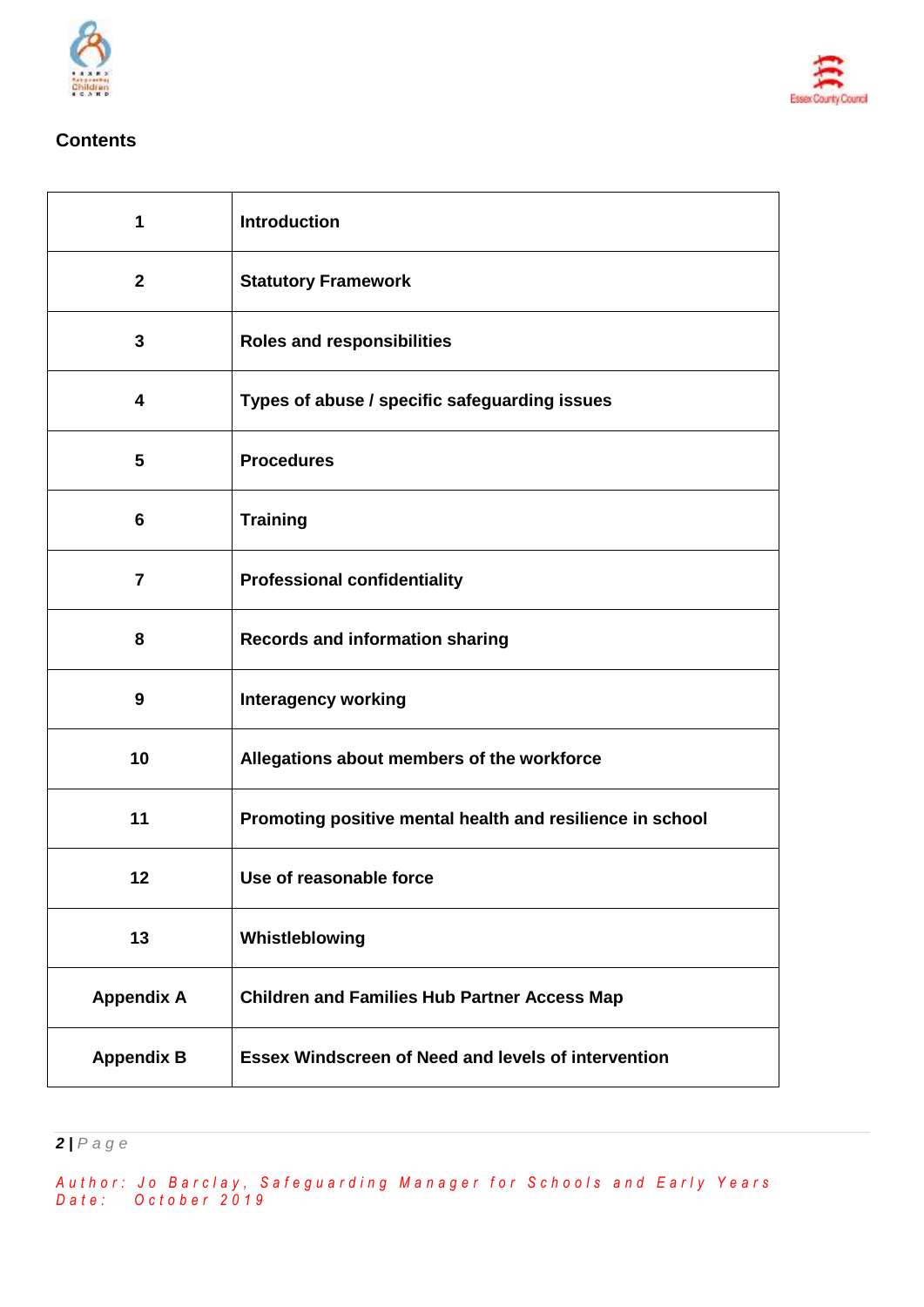



#### **CHILD PROTECTION POLICY FOR GRANGE PRIMARY SCHOOL**

#### **1. Introduction**

Schools and their staff form part of the wider safeguarding system for children. Everyone who comes into contact with children and their families and carers has a role to play in safeguarding children. In order to fulfil this responsibility effectively, all professionals should make sure their approach is child-centred. This means that they should consider, at all times, what is in the best interests of the child.

*(Keeping Children Safe in Education – DfE, 2019)*

This Child Protection policy is for all staff, parents, governors, volunteers and the wider school community. It forms part of the safeguarding arrangements for our school and should be read in conjunction with the following:

- Keeping Children Safe in Education (DfE, 2019)
- the school Behaviour policy;
- the school Staff Behaviour policy (sometimes called Staff Code of Conduct);
- the safeguarding response to children missing from education
- the role of the designated safeguarding lead (Annex B of KCSIE)

Safeguarding and promoting the welfare of children *(everyone under the age of 18)* is defined in Keeping Children Safe in Education as:

- Protecting children from maltreatment
- Preventing impairment of children's health or development
- Ensuring that children grow up in circumstances consistent with the provision of safe and effective care
- Taking action to enable all children to have the best outcomes

#### **2. Statutory framework**

There is government guidance set out in [Working Together \(HMG, 2018\)](https://assets.publishing.service.gov.uk/government/uploads/system/uploads/attachment_data/file/729914/Working_Together_to_Safeguard_Children-2018.pdf) on how agencies must work in partnership to keep children safe. This guidance places a shared and equal duty on three Safeguarding Partners (the Local Authority, Police and Health) to work together to safeguard and promote the welfare of all children in their area under multi-agency safeguarding arrangements. These arrangements sit under the [Essex Safeguarding Children Board](http://www.escb.co.uk/Home.aspx) (ESCB).

In Essex, the statutory partners are Essex County Council, Essex Police and five of the seven Clinical Commissioning Groups covering the county.

*3 | P a g e*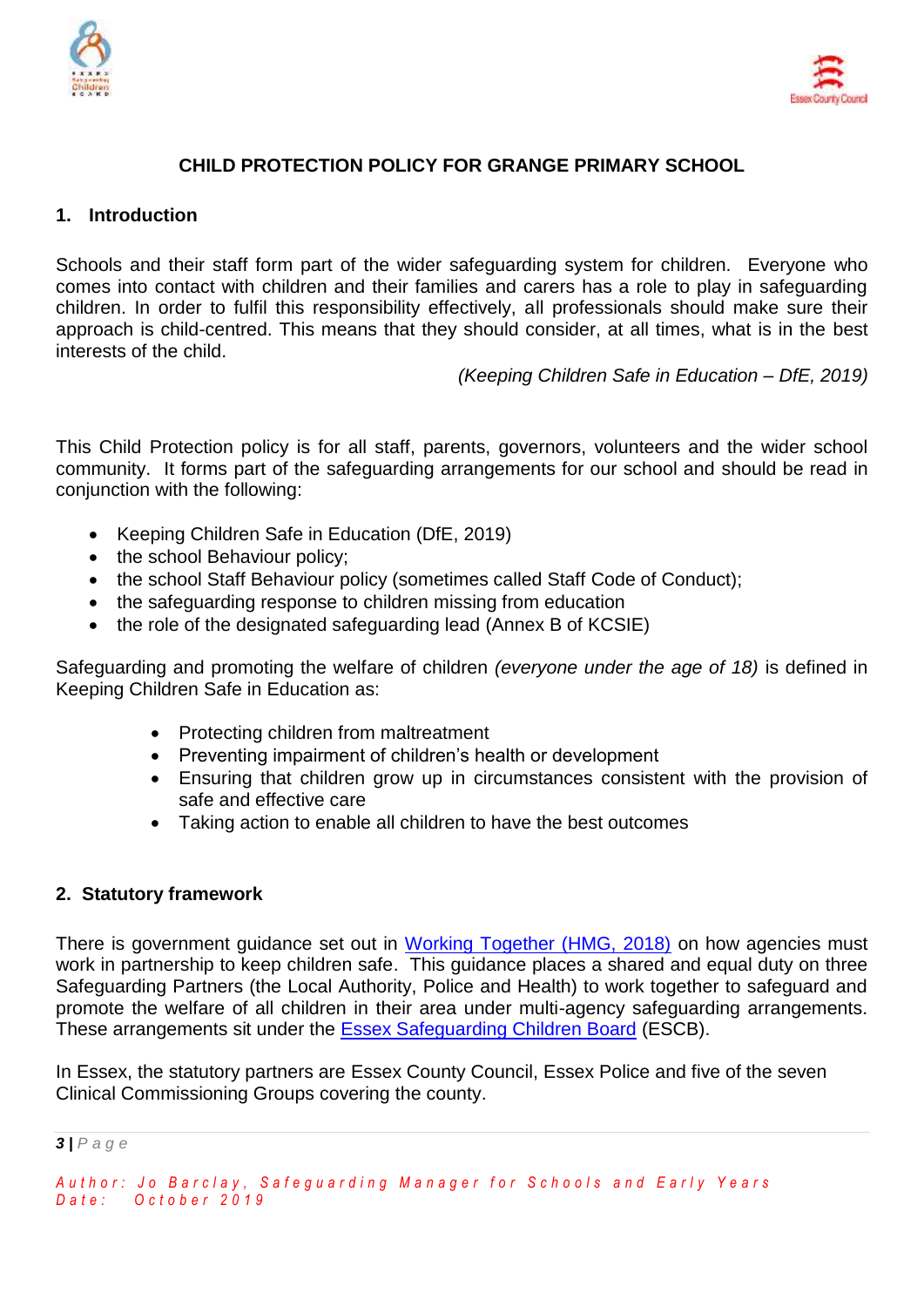



Section 175 of the Education Act 2002 *(Section 157 for Independent schools)* places a statutory responsibility on the governing body to have policies and procedures in place that safeguard and promote the welfare of children who are pupils of the school.

In Essex, all professionals must work in accordance with the [SET Procedures \(ESCB, 2019\)](http://www.escb.co.uk/) . Our school also works in accordance with the following legislation and guidance *(this is not an exhaustive list)*:

[Keeping Children Safe in Education \(DfE, 2019\)](https://assets.publishing.service.gov.uk/government/uploads/system/uploads/attachment_data/file/811513/DRAFT_Keeping_children_safe_in_education_2019.pdf)

[Working Together \(HMG, 2018\)](https://assets.publishing.service.gov.uk/government/uploads/system/uploads/attachment_data/file/729914/Working_Together_to_Safeguard_Children-2018.pdf)

Education Act (2002)

[Effective Support for Children and Families in Essex](http://www.escb.co.uk/Portals/67/Documents/professionals/EffectiveSupportBooklet2017v5-FINAL.pdf) (ESCB, 2017)

[Counter-Terrorism and Security Act \(HMG, 2015\)](http://www.legislation.gov.uk/ukpga/2015/6/contents)

[Serious Crime Act 2015](https://www.gov.uk/government/collections/serious-crime-bill) (Home Office, 2015)

Children and Social Work Act (2017)

Children Missing Education - [statutory guidance for local authorities \(DfE, 2016\)](https://assets.publishing.service.gov.uk/government/uploads/system/uploads/attachment_data/file/550416/Children_Missing_Education_-_statutory_guidance.pdf)

Sexual Offences Act (2003)

Education (Pupil Registration) Regulations 2006

[Information sharing advice for safeguarding practitioners \(HMG, 2018\)](https://assets.publishing.service.gov.uk/government/uploads/system/uploads/attachment_data/file/721581/Information_sharing_advice_practitioners_safeguarding_services.pdf)

[Data Protection Act \(2018\)](http://www.legislation.gov.uk/ukpga/2018/12/pdfs/ukpga_20180012_en.pdf)

[What to do if you're worried a child is being abused \(](https://www.gov.uk/government/uploads/system/uploads/attachment_data/file/419604/What_to_do_if_you_re_worried_a_child_is_being_abused.pdf)HMG, 2015)

[Searching, screening and confiscation](https://assets.publishing.service.gov.uk/government/uploads/system/uploads/attachment_data/file/674416/Searching_screening_and_confiscation.pdf) (DfE, 2018)

Children Act (1989)

Children Act (2004)

[Preventing and Tackling Bullying \(DfE, 2017\)](https://www.gov.uk/government/uploads/system/uploads/attachment_data/file/623895/Preventing_and_tackling_bullying_advice.pdf)

Female Genital Mutilation Act 2003 (S. 74 - Serious Crime Act 2015)

[Sexual violence and sexual harassment between children in schools and colleges \(](https://www.gov.uk/government/uploads/system/uploads/attachment_data/file/667862/Sexual_Harassment_and_Sexual_Violence_-_Advice.pdf)DfE, 2018)

[Promoting positive emotional well-being and reducing the risk of suicide \(ESCB, 2018\)](https://schools.essex.gov.uk/pupils/Safeguarding/Emotional_Wellbeing_and_Mental_Health/Documents/Promoting%20Positive%20Emotional%20Well-being%20and%20Reducing%20the%20Risk%20of%20Suicide%20-%20Autumn%202018.pdf)

Keeping pupils and staff safe – [management of behaviour in schools, including use of physical](https://schools.essex.gov.uk/pupils/Safeguarding/Behaviour_Management/Pages/default.aspx)  [contact and restrictive / non-restrictive physical intervention to address difficult and harmful](https://schools.essex.gov.uk/pupils/Safeguarding/Behaviour_Management/Pages/default.aspx)  [behaviour \(ESCB, 2018\)](https://schools.essex.gov.uk/pupils/Safeguarding/Behaviour_Management/Pages/default.aspx)

[Preventing youth violence and gang involvement \(Home Office, 2015\)](https://assets.publishing.service.gov.uk/government/uploads/system/uploads/attachment_data/file/418131/Preventing_youth_violence_and_gang_involvement_v3_March2015.pdf)

*4 | P a g e* [Criminal Exploitation of children and vulnerable adult -](https://assets.publishing.service.gov.uk/government/uploads/system/uploads/attachment_data/file/741194/HOCountyLinesGuidanceSept2018.pdf) county lines guidance (Home Office, 2018)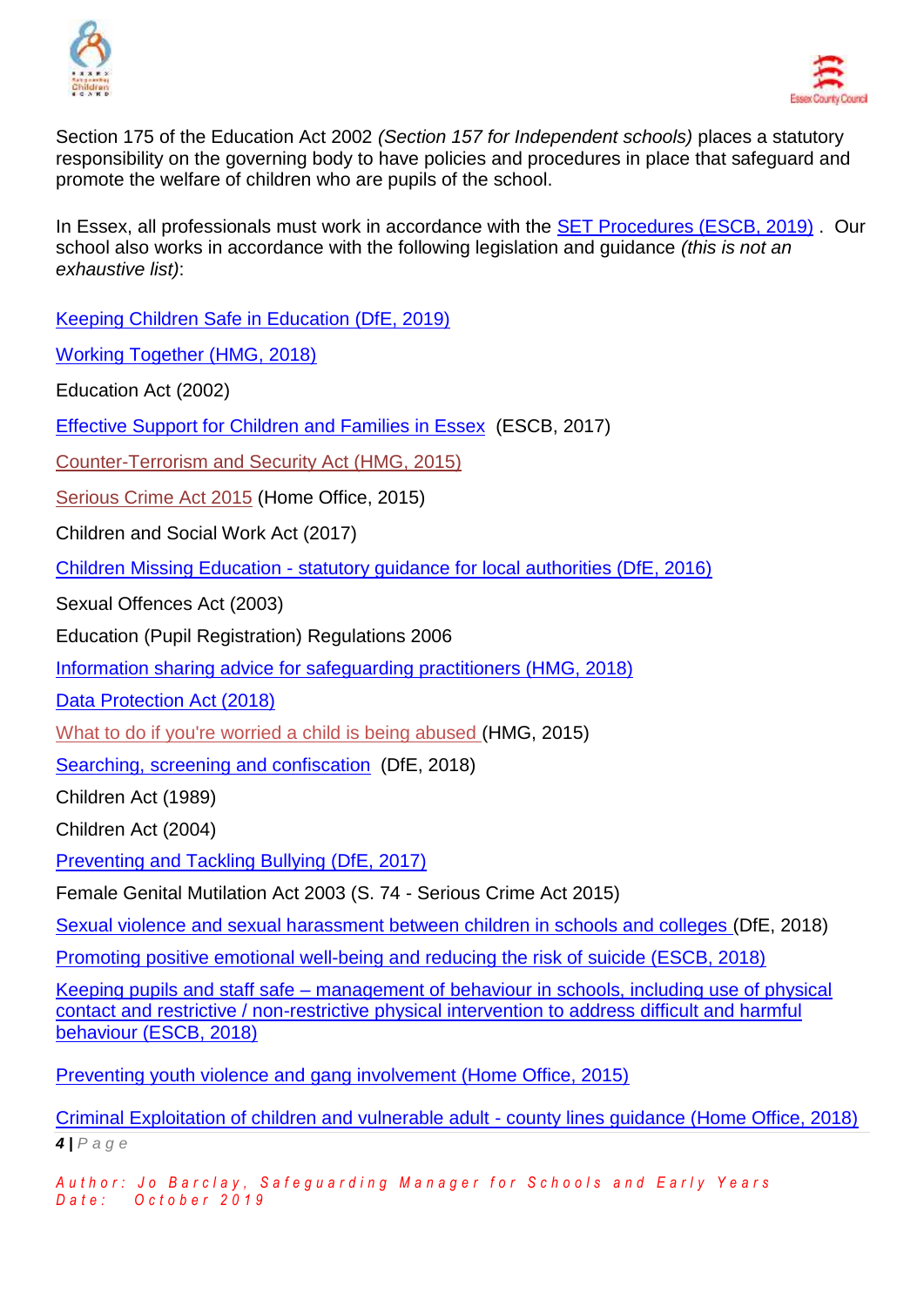



[Teaching on-line safety in schools \(DfE, 2019\)](https://assets.publishing.service.gov.uk/government/uploads/system/uploads/attachment_data/file/811796/Teaching_online_safety_in_school.pdf)

[Education Access Team CME / Home Education policy and practice \(ECC, 2018\)](https://schools.essex.gov.uk/pupils/Education_Access/Documents/Education%20Access%20-%20CME%20and%20EHE%20Team%20-%20Policy%20and%20Practice%20Guidance%20document.pdf)

#### **3. Roles and responsibilities**

All adults working with or on behalf of children have a responsibility to protect them and to provide a safe environment in which they can learn and achieve their full potential. However, there are key people within schools and the Local Authority who have specific responsibilities under child protection procedures. The names of those in our school with these specific responsibilities (the designated safeguarding lead and deputy designated safeguarding lead) are shown on the cover sheet of this document.

#### The governing body

The governing body ensures that the policies, procedures and training in our school are effective and comply with the law at all times. It ensures that all required policies relating to safeguarding are in place, that the child protection policy reflects statutory and local guidance and is reviewed at least annually.

The governor for safeguarding arrangements is named on the front cover of this document. This governor takes leadership responsibility for safeguarding arrangements in our school. The governing body ensures there is a named designated safeguarding lead and at least one deputy safeguarding lead in place (also named on the front cover).

The governing body ensures the school contributes to inter-agency working, in line with statutory and local guidance. It ensures that information is shared and stored appropriately and in accordance with statutory requirements.

The governing body ensures that all staff members undergo safeguarding and child protection training at induction and that it is then regularly updated. All staff members receive regular safeguarding and child protection updates, at least annually, to provide them with the relevant skills and knowledge to keep our children safe.

The governing body ensures our pupils are taught how to keep themselves safe (including online) through teaching and learning opportunities as part of a broad and balanced curriculum. From September 2020, our school will work in accordance with new government regulations which make the subjects of Relationships Education (for primary age pupils) and Relationships and Sex Education (for secondary age pupils) and Health Education (for all pupils in state-funded schools) mandatory.

*5 | P a g e*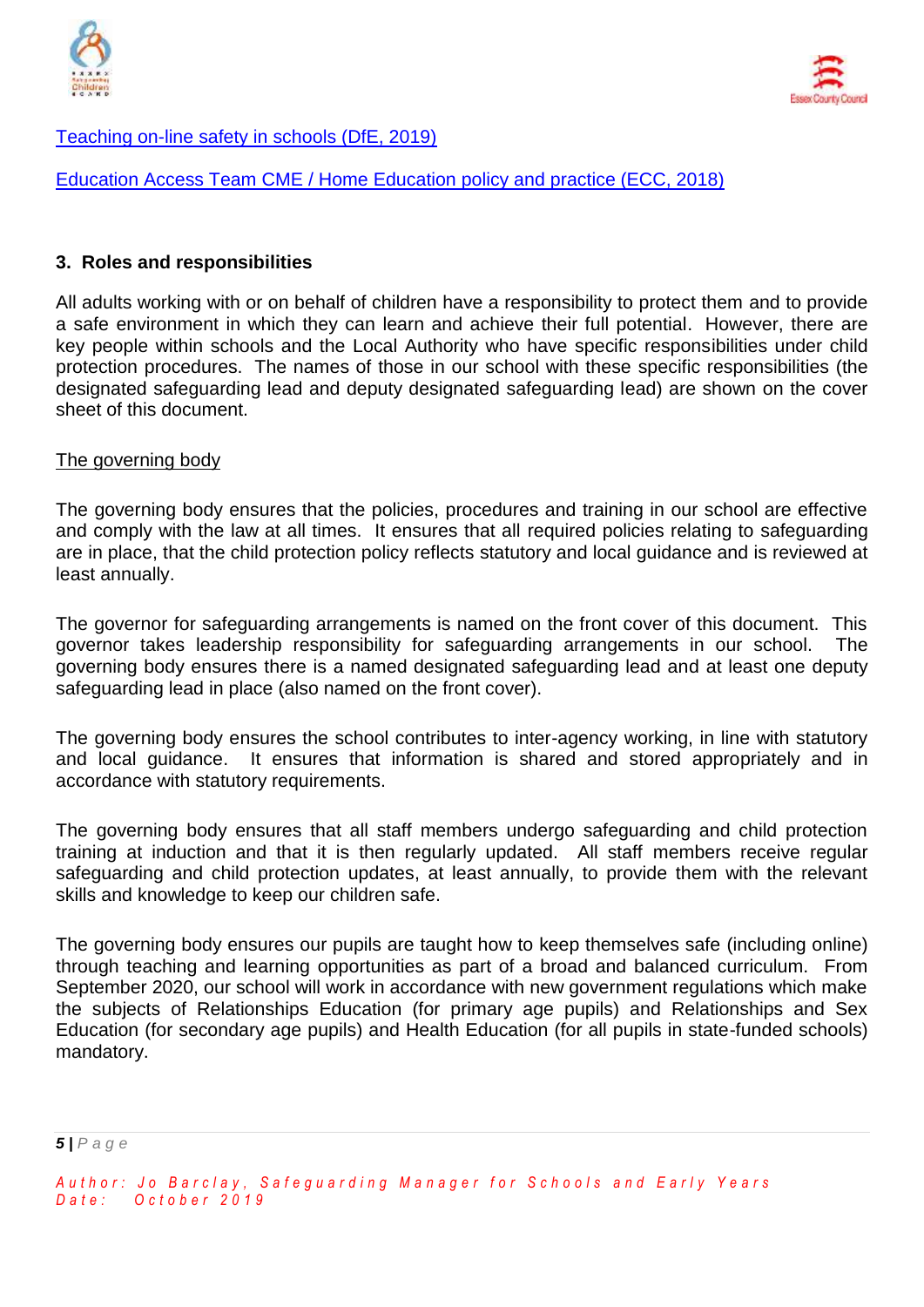



The governing body and school leadership team are responsible for ensuring the school follows recruitment procedures that help to deter, reject or identify people who might abuse children. It adheres to statutory responsibilities to check adults working with children and has recruitment and selection procedures in place (see the school's 'Safer Recruitment' policy for further information). It ensures that volunteers are appropriately supervised in school.

#### The Designated Safeguarding Lead (and Deputy)

The designated safeguarding lead in school takes lead responsibility for managing child protection referrals, safeguarding training and raising awareness of all child protection policies and procedures. They ensure that everyone in school (including temporary staff, volunteers and contractors) is aware of these procedures and that they are followed at all times. They act as a source of advice and support for other staff (on child protection matters) and ensure that timely referrals to Essex Children's Social Care (Family Operations Hub) are made in accordance with current SET procedures. They work with the local authority and other agencies as required.

If for any reason the designated safeguarding lead is unavailable, the deputy designated safeguarding lead will act in their absence*.* 

#### The Headteacher

The Headteacher works in accordance with the requirements upon all school staff. In addition, (s)he ensures that all safeguarding policies and procedures adopted by the governing body are followed by all staff.

#### All school staff

Everyone in our school has a responsibility to provide a safe learning environment in which our children can learn. Any child may benefit from early help and all staff members are aware of the local early help process and our role in it. They are aware of signs of abuse and neglect so they are able to identify children who may be in need of help or protection. All staff members are aware of and follow school processes (as set out in this policy) and are aware of how to make a referral to Social Care if there is a need to do so. If staff have any concerns about a child's welfare, they must act on them immediately and speak with the designated safeguarding lead (or deputy) – they do not assume that others have taken action.

#### **4. Types of abuse / specific safeguarding issues**

Keeping Children Safe in Education (DfE, 2019) defines abuse as the maltreatment of a child. *"Somebody may abuse or neglect a child by inflicting harm or by failing to act to prevent harm. Children may be abused in a family or in an institutional or community setting by those known to them or, more rarely, by others. Abuse can take place wholly online, or technology may be used to facilitate offline abuse. Children may be abused by an adult or adults or another child or children"*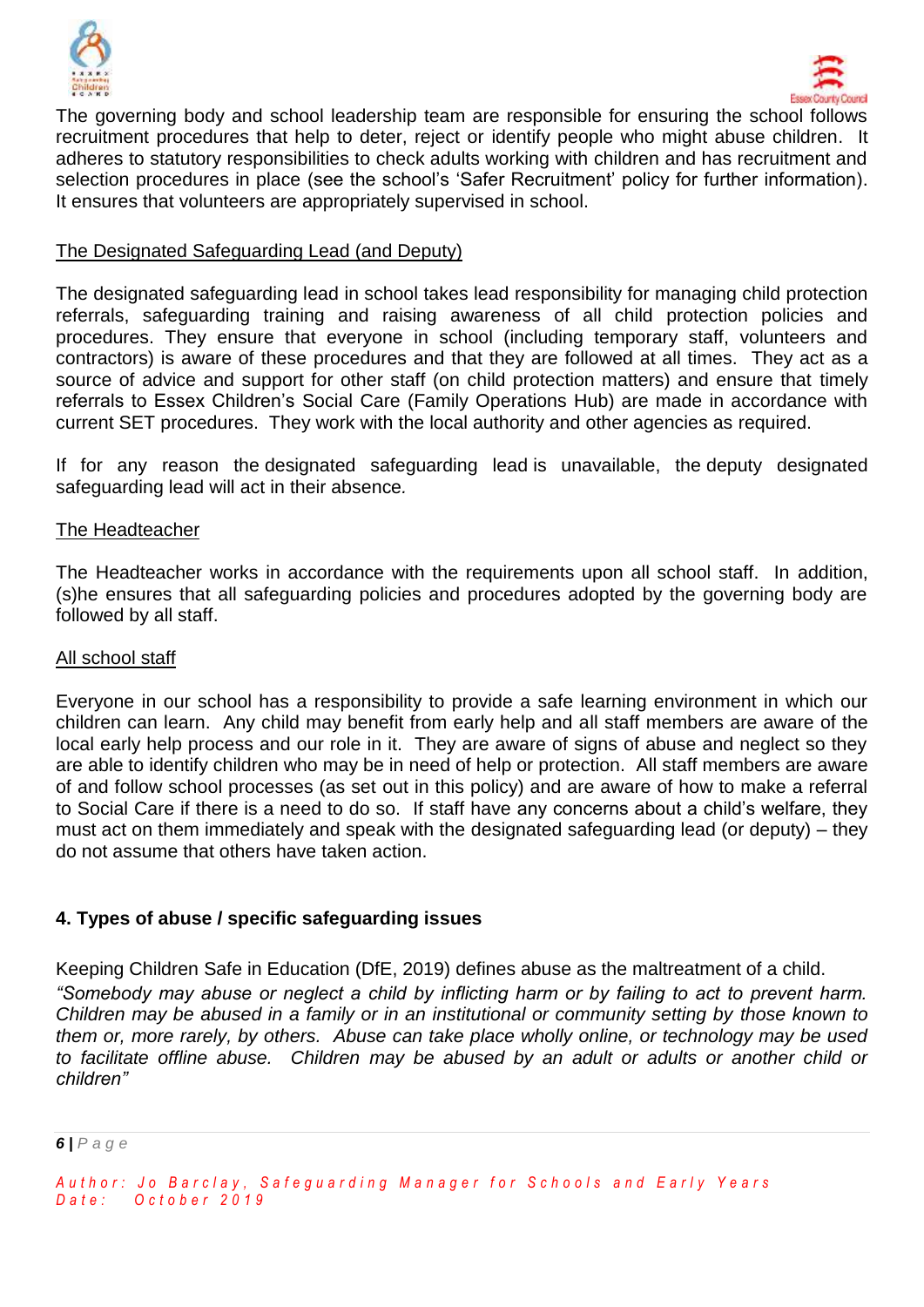



The four main types of abuse referred to in Keeping Children Safe in Education are:

- Physical
- Emotional
- Sexual
- Neglect

Our school is aware of the signs of abuse and neglect so we are able to identify children who may be in need of help or protection. All staff are aware of environmental factors which may impact on a child's welfare and safety and understand safeguarding in the wider context (contextual safeguarding). Staff are aware of safeguarding issues that can put children at risk of harm and understand that behaviours linked to issues such as drug taking, alcohol abuse, deliberately missing education and sexting put children in danger.

#### Peer on peer abuse

Our school may be the only stable, secure and safe element in the lives of children at risk of, or who have suffered harm. Nevertheless, whilst at school, their behaviour may be challenging and defiant, or they may instead be withdrawn, or display abusive behaviours towards other children. Our school recognises that some children may abuse their peers and any incidents of peer on peer abuse will be managed in the same way as any other child protection concern and will follow the same procedures. We will seek advice and support from other agencies as appropriate.

Peer on peer abuse can manifest itself in many ways. This may include bullying (including cyber bullying), physical abuse, sexual violence / sexual harassment, 'up-skirting', 'sexting' or initiation / hazing type violence and rituals. We do not tolerate any harmful behaviour in school and will take swift action to intervene where this occurs. We use lessons and assemblies to help children understand, in an age-appropriate way, what abuse is and we encourage them to tell a trusted adult if someone is behaving in a way that makes them feel uncomfortable. Our school understands the different gender issues that can be prevalent when dealing with peer on peer abuse.

Through our Inclusion work, we work with children and families to support pupils when they face challenging circumstances, according to our Anti Bullying and Behaviour policies.

#### Serious violence

All staff are aware of indicators which may signal that children are at risk from or involved with serious violent crime. These may include increased absence from school, a change in friendships or relationships with older individuals or groups, a significant decline in performance, signs of selfharm or a significant change in well-being, or signs of assault or unexplained injuries. Unexplained gifts or new possessions could also indicate that a child has been approached by, or is involved with, individuals associated with criminal networks or gangs.

*<sup>7</sup> | P a g e*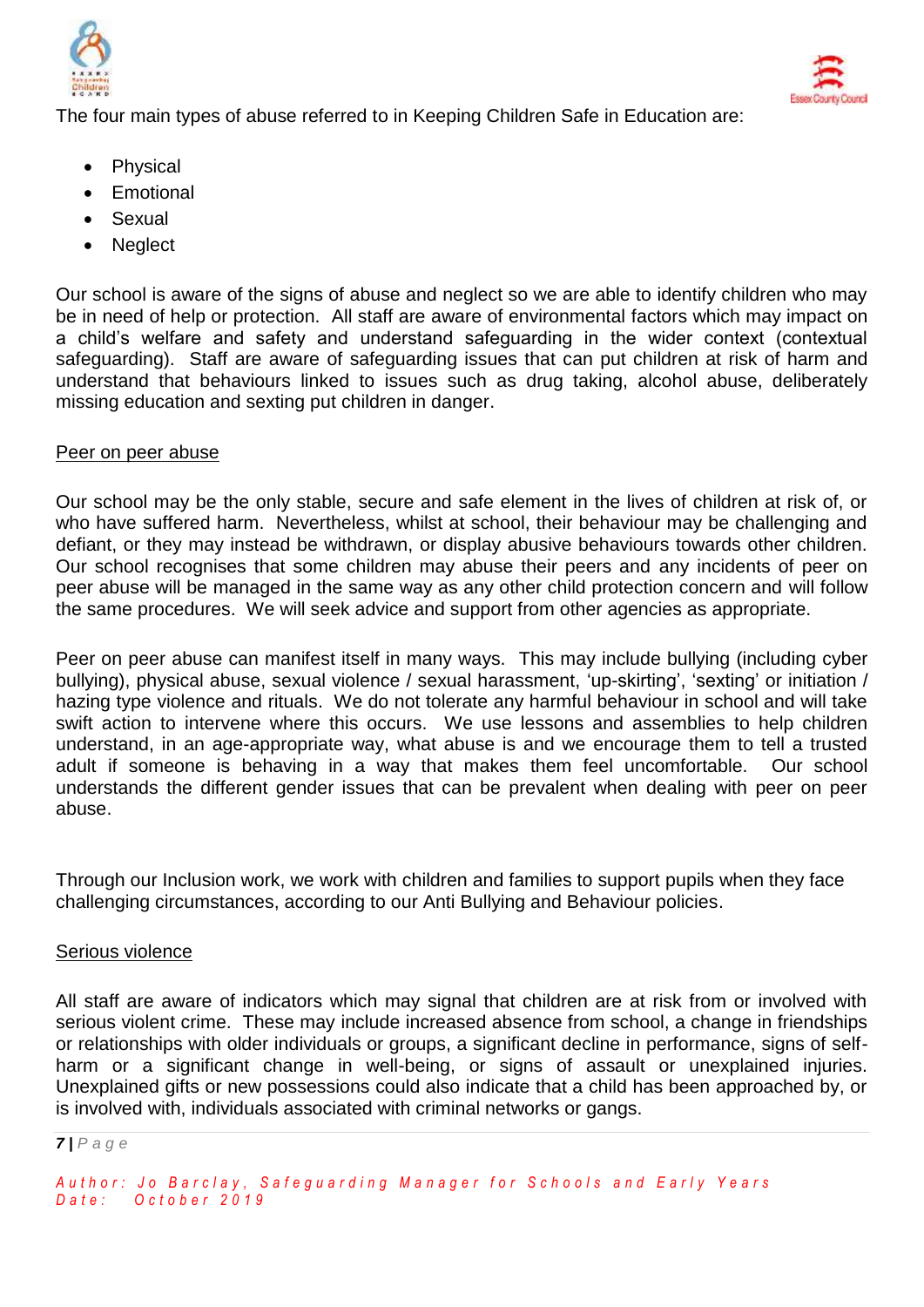



#### Children with special educational needs and disabilities

Our school understands that children with special educational needs (SEN) and disabilities can face additional safeguarding challenges. Barriers can exist when recognising abuse and neglect in this group of children. This can include:

- Assumptions that indicators of possible abuse such as behaviour, mood and injury relate to the child's disability, without further exploration
- That they may be more prone to peer group isolation than others
- The potential to be disproportionally impacted by things like bullying, without outwardly showing signs
- Communication difficulties in overcoming these barriers

#### Children missing from education

All children, regardless of their age, ability, aptitude and any special education needs they may have are entitled to a full-time education. Our school recognises that a child missing education is a potential indicator of abuse or neglect and will follow the school procedures for unauthorised absence and for children missing education. It is also recognised that, when not in school, children may be vulnerable to or exposed to other risks, so we work with parents and other partners to keep children in school whenever possible.

Parents should always inform us of the reason for any absence. Where contact is not made, a referral may be made to another appropriate agency [\(Education Access Team,](https://schools.essex.gov.uk/pupils/Education_Access/Pages/default.aspx) Social Care or Police). Parents are required to provide at least two emergency contact numbers to the school, to enable us to communicate with someone if we need to.

Our school must inform the local authority of any pupil who has been absent without school permission for a continuous period of 10 days or more.

If we have not heard from a parent regarding their child's absence, the office will make an absence call to find out why they child is missing from school. If we are unable to contact the child's parents within a few days and we are concerned for their welfare we may make a home visit. After 10 consecutive school days of absence, the office will contact MECES (previously Education Welfare Service). They will conduct their own home visits and investigate if the child has moved out of the area. They will then ensure the child is placed back in to the education system.

#### Child Sexual Exploitation (CSE)

Child Sexual Exploitation (CSE) is a form of child abuse, which can happen to boys and girls from any background or community. In Essex, the definition of Child Sexual Exploitation (CSE) from the Department of Education (DfE, 2017) has been adopted:

*<sup>8</sup> | P a g e*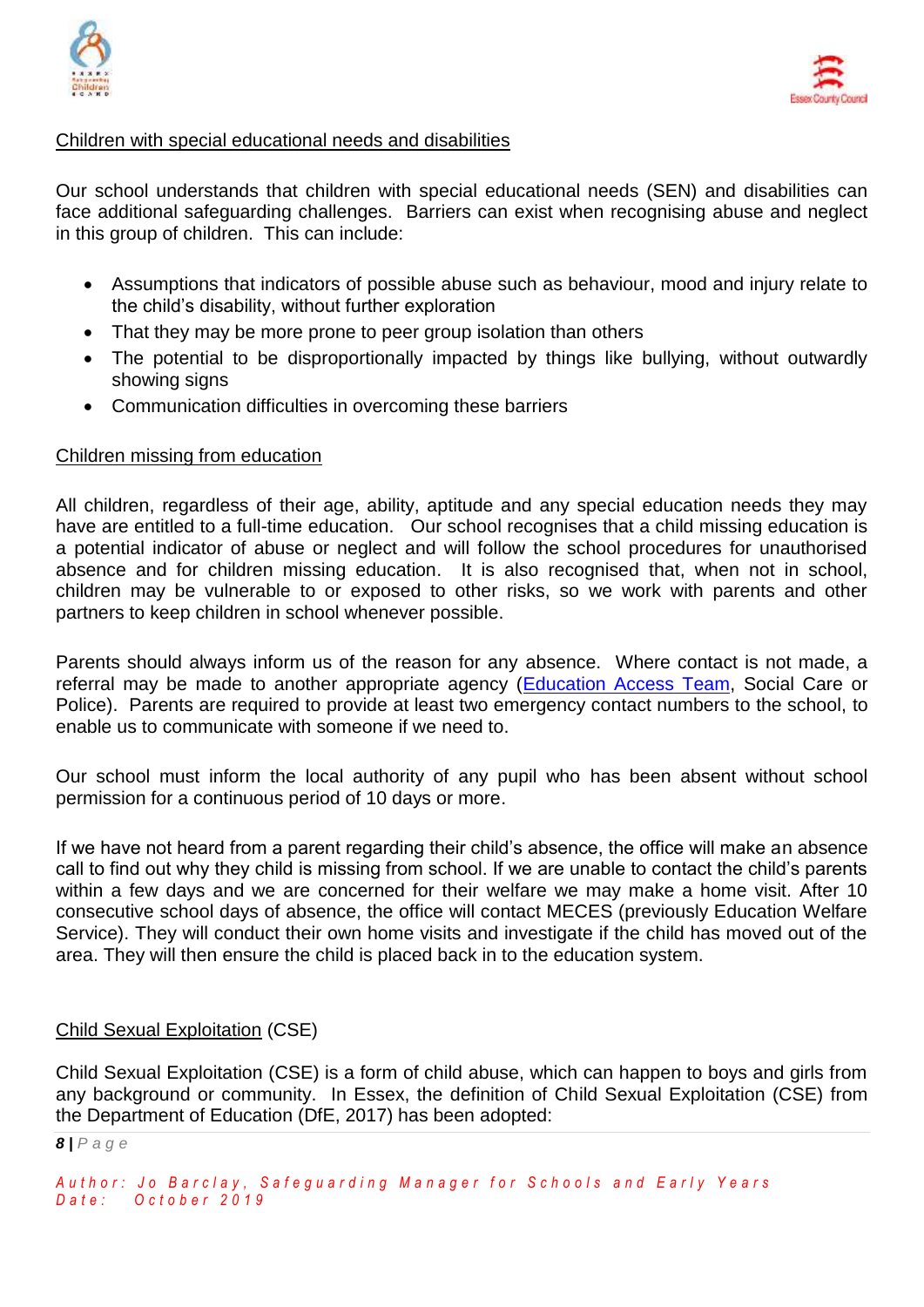



*"Child Sexual Exploitation is a form of child sexual abuse. It occurs when an individual or group takes advantage of an imbalance of power to coerce, manipulate or deceive a child or young person under the age of 18 into sexual activity (a) in exchange for something the victim needs or wants, and/or (b) for the financial advantage or increased status of the perpetrator or facilitator. The victim may have been sexually exploited even if the sexual activity appears consensual. Child sexual exploitation does not always involve physical contact; it can also occur through the use of technology".*

It is understood that a significant number of children who are victims of CSE go missing from home, care and education at some point. Our school is alert to the signs and indicators of a child becoming at risk of, or subject to, CSE and will take appropriate action to respond to any concerns. The designated safeguarding lead will lead on these issues and work with other agencies as appropriate. This [one page process map](http://www.escb.co.uk/Portals/67/Documents/CSE/CSE%201%20pager%20(April%2018).pdf) sets out arrangements for CSE in Essex.

#### Child criminal exploitation

Child criminal exploitation is a geographically widespread form of harm which is a typical feature of county lines criminal activity (county lines is when drug networks or gangs groom and exploit children to carry drugs and money from urban areas to suburban areas and seaside towns). Our school works with key partners locally to prevent and respond to child criminal exploitation.

#### Contextual safeguarding

Safeguarding incidents and behaviours can be associated with factors outside our school. All staff are aware of contextual safeguarding and the fact they should consider whether wider environmental factors present in a child's life are a threat to their safety and / or welfare. To this end, we will consider relevant information when assessing any risk to a child and share it with other agencies to support better understanding of a child and their family.

#### Domestic abuse

Domestic abuse can take many forms, including psychological, physical, sexual, financial and emotional. Our school recognises that exposure to domestic abuse can have a serious, longterm emotional and psychological impact on children. We work with other key partners and will share relevant information where there are concerns that domestic abuse may be an issue for a child or family or be placing a child at risk of harm.

#### So-called 'honour-based violence' (including Female Genital Mutilation and forced marriage)

**Female Genital Mutilation** (FGM) comprises all procedures involving partial or total removal of the external female genitalia or other injury to female genital organs. It is illegal in the UK and a form of child abuse.

As of October 2015, the Serious Crime Act 2015 (Home Office, 2015) introduced a duty on teachers (and other professionals) to notify the police of known cases of female genital mutilation

*<sup>9</sup> | P a g e*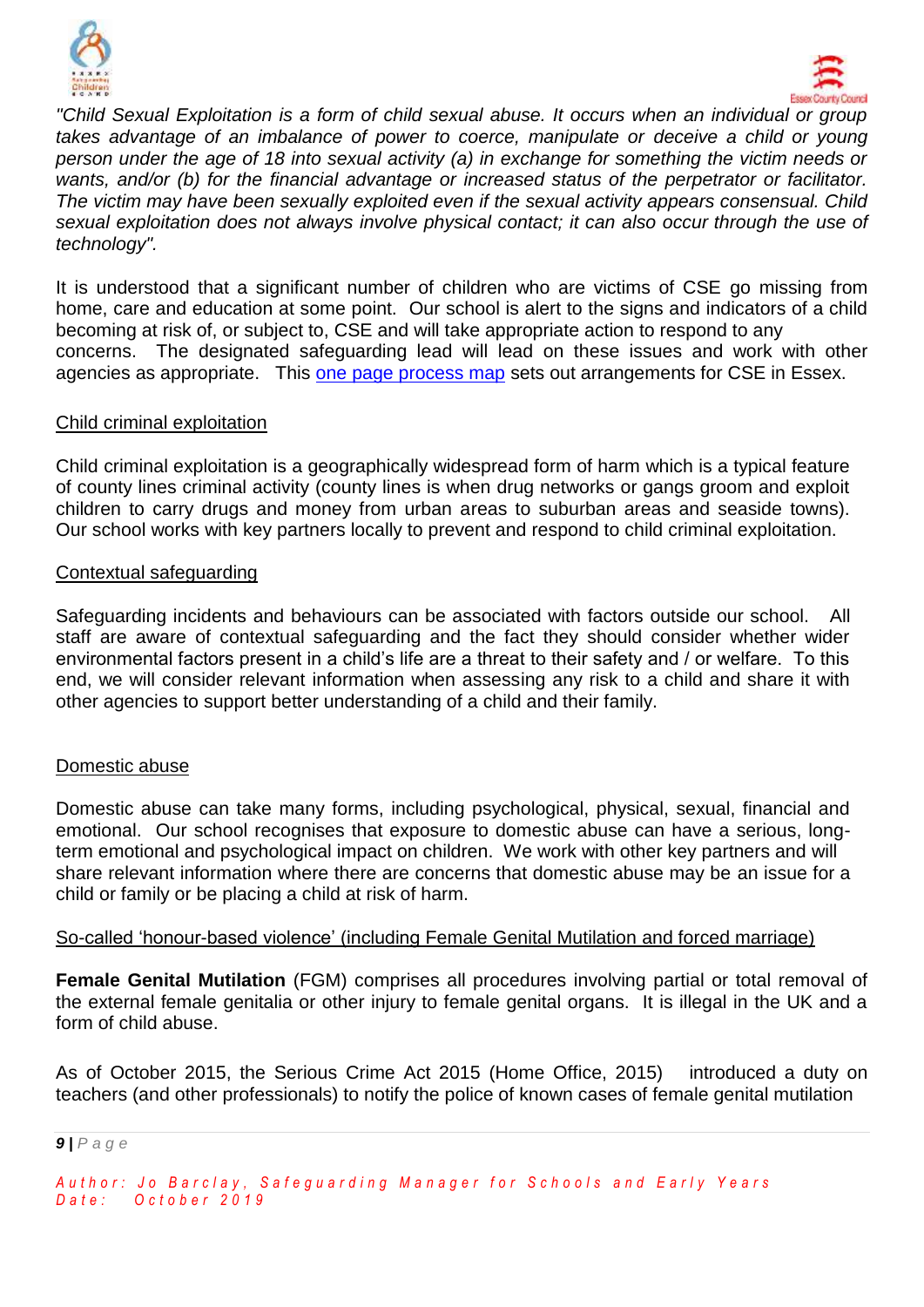



where it appears to have been carried out on a girl under the age of 18. Our school will operate in accordance with the statutory requirements relating to this issue, and in line with local safeguarding procedures.

A **forced marriage** is one entered into without the full consent of one or both parties. It is where violence, threats or other forms of coercion is used and is a crime. Our staff understand how to report concerns where this may be an issue.

#### Prevention of radicalisation

As of July 2015, the [Counter-Terrorism and Security Act \(HMG, 2015\)](http://www.legislation.gov.uk/ukpga/2015/6/contents) placed a new duty on schools and other education providers. Under section 26 of the Act, schools are required, in the exercise of their functions, to have "due regard to the need to prevent people from being drawn into terrorism". This duty is known as the Prevent duty.

It requires schools to:

- teach a broad and balanced curriculum which promotes spiritual, moral, cultural, mental and physical development of pupils and prepares them for the opportunities, responsibilities and experiences of life and must promote community cohesion
- be safe spaces in which children / young people can understand and discuss sensitive topics, including terrorism and the extremist ideas that are part of terrorist ideology, and learn how to challenge these ideas
- be mindful of their existing duties to forbid political indoctrination and secure a balanced presentation of political issues

CHANNEL is a national programme which focuses on providing support at an early stage to people identified as vulnerable to being drawn into terrorism.

Our school works in accordance with local procedures for PREVENT and with other agencies, sharing information and concerns as appropriate.

#### **5. Procedures**

Our school works with key local partners to promote the welfare of children and protect them from harm. This includes providing a co-ordinated offer of early help when additional needs of children are identified and contributing to inter-agency plans which provide additional support (through a 'child in need' or a 'child protection' plan).

*10 | P a g e*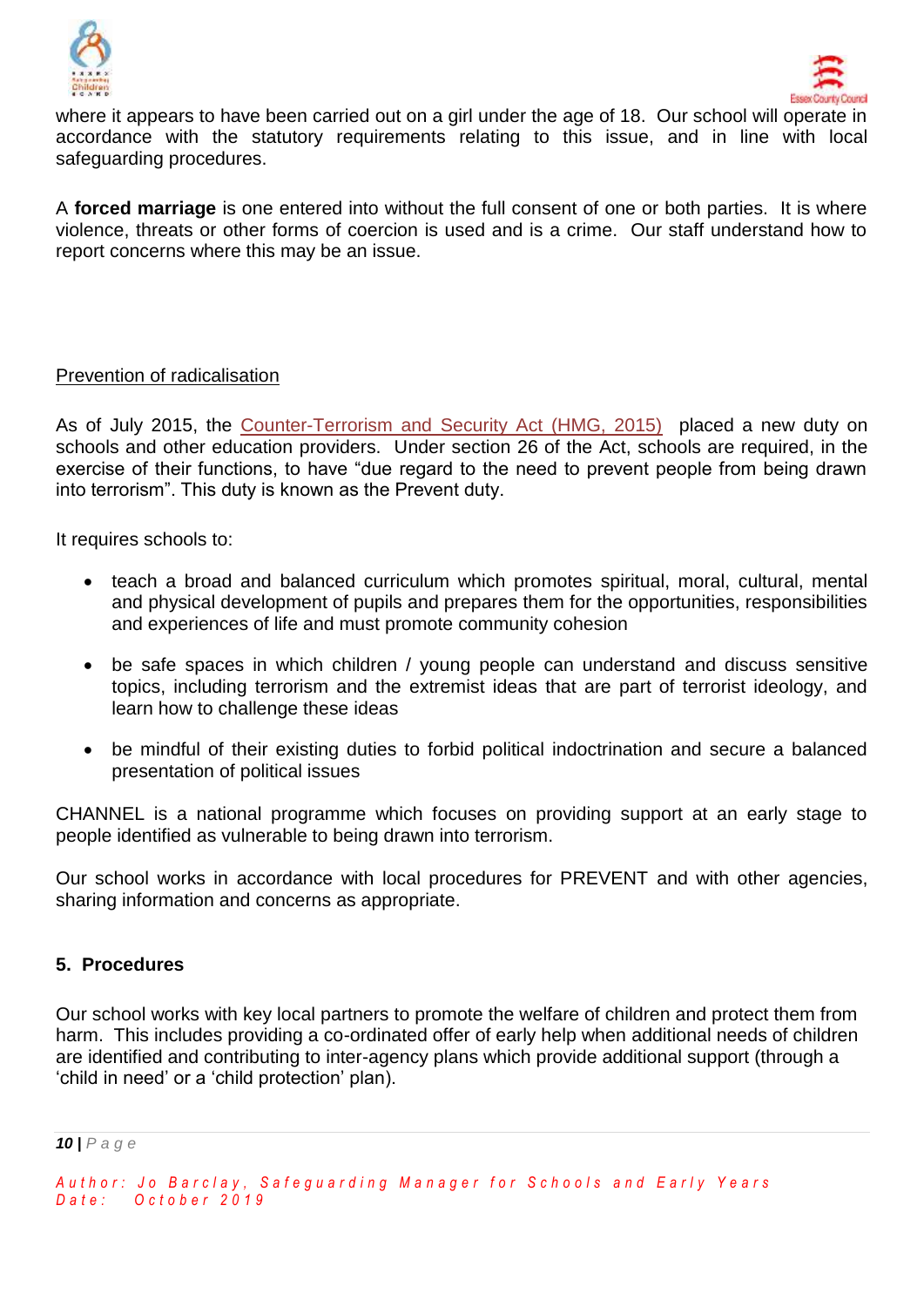



All staff members have a duty to identify and respond to suspected / actual abuse or disclosures of abuse. Any member of staff, volunteer or visitor to the school who receives a disclosure or allegation of abuse, or suspects that abuse may have occurred **must** report it immediately to the designated safeguarding lead (or, in their absence, the deputy designated safeguarding lead).

All action is taken in accordance with the following guidance;

- Essex Safeguarding Children Board guidelines the SET (Southend, Essex and Thurrock) Child Protection Procedures (ESCB, 2019)
- **[Essex Effective Support](http://links.govdelivery.com/track?type=click&enid=ZWFzPTEmbWFpbGluZ2lkPTIwMTgwNDExLjg4MjIzMTExJm1lc3NhZ2VpZD1NREItUFJELUJVTC0yMDE4MDQxMS44ODIyMzExMSZkYXRhYmFzZWlkPTEwMDEmc2VyaWFsPTE3MzE0NjA5JmVtYWlsaWQ9am8uYmFyY2xheUBlc3NleC5nb3YudWsmdXNlcmlkPWpvLmJhcmNsYXlAZXNzZXguZ292LnVrJmZsPSZleHRyYT1NdWx0aXZhcmlhdGVJZD0mJiY=&&&100&&&https://www.essexeffectivesupport.org.uk/)**
- Keeping Children Safe in Education (DfE, 2019)
- Working Together to Safeguard Children (DfE, 2018)
- 'Effective Support for Children and Families in Essex' (ESCB, 2017)
- PREVENT Duty Counter-Terrorism and Security Act (HMG, 2015)

Any staff member or visitor to the school must refer any concerns to the designated safeguarding lead or deputy designated safeguarding lead. Where there is risk of immediate harm, concerns will be referred by telephone to the Children and Families Hub and / or the Police. Less urgent concerns or requests for support will be sent to the Children and Families Hub via the [Essex](http://links.govdelivery.com/track?type=click&enid=ZWFzPTEmbWFpbGluZ2lkPTIwMTgwNDExLjg4MjIzMTExJm1lc3NhZ2VpZD1NREItUFJELUJVTC0yMDE4MDQxMS44ODIyMzExMSZkYXRhYmFzZWlkPTEwMDEmc2VyaWFsPTE3MzE0NjA5JmVtYWlsaWQ9am8uYmFyY2xheUBlc3NleC5nb3YudWsmdXNlcmlkPWpvLmJhcmNsYXlAZXNzZXguZ292LnVrJmZsPSZleHRyYT1NdWx0aXZhcmlhdGVJZD0mJiY=&&&100&&&https://www.essexeffectivesupport.org.uk/)  [Effective Support](http://links.govdelivery.com/track?type=click&enid=ZWFzPTEmbWFpbGluZ2lkPTIwMTgwNDExLjg4MjIzMTExJm1lc3NhZ2VpZD1NREItUFJELUJVTC0yMDE4MDQxMS44ODIyMzExMSZkYXRhYmFzZWlkPTEwMDEmc2VyaWFsPTE3MzE0NjA5JmVtYWlsaWQ9am8uYmFyY2xheUBlc3NleC5nb3YudWsmdXNlcmlkPWpvLmJhcmNsYXlAZXNzZXguZ292LnVrJmZsPSZleHRyYT1NdWx0aXZhcmlhdGVJZD0mJiY=&&&100&&&https://www.essexeffectivesupport.org.uk/) portal. The school may also seek advice from Social Care or another appropriate agency about a concern, if we are unsure how to respond to it. Wherever possible, we will share any safeguarding concerns, or an intention to refer a child to Children's Social Care, with parents or carers. However, we will not do so where it is felt that to do so could place the child at greater risk of harm or impede a criminal investigation. On occasions, it may be necessary to consult with the Children and Families Hub and / or Essex Police for advice on when to share information with parents / carers.

If a member of staff continues to have concerns about a child and feels the situation is not being addressed or does not appear to be improving, the staff member concerned should press for reconsideration of the case with the designated safeguarding lead.

If, for any reason, the designated safeguarding lead (or deputy) is not available, this should not delay appropriate action being taken. Safeguarding contact details are displayed in the school to ensure that all staff members have unfettered access to safeguarding support, should it be required. Any individual may refer to Social Care where there is suspected or actual risk of harm to a child.

When new staff, volunteers or regular visitors join our school they are informed of the safeguarding arrangements in place, the name of the designated safeguarding lead (and deputy) and how to share concerns with them.

#### **6. Training**

*11 | P a g e* The designated safeguarding lead (and deputy) undertake Level 3 child protection training at least every two years. The Headteacher, all staff members and governors receive appropriate child protection training which is regularly updated and in line with advice from the Essex Safeguarding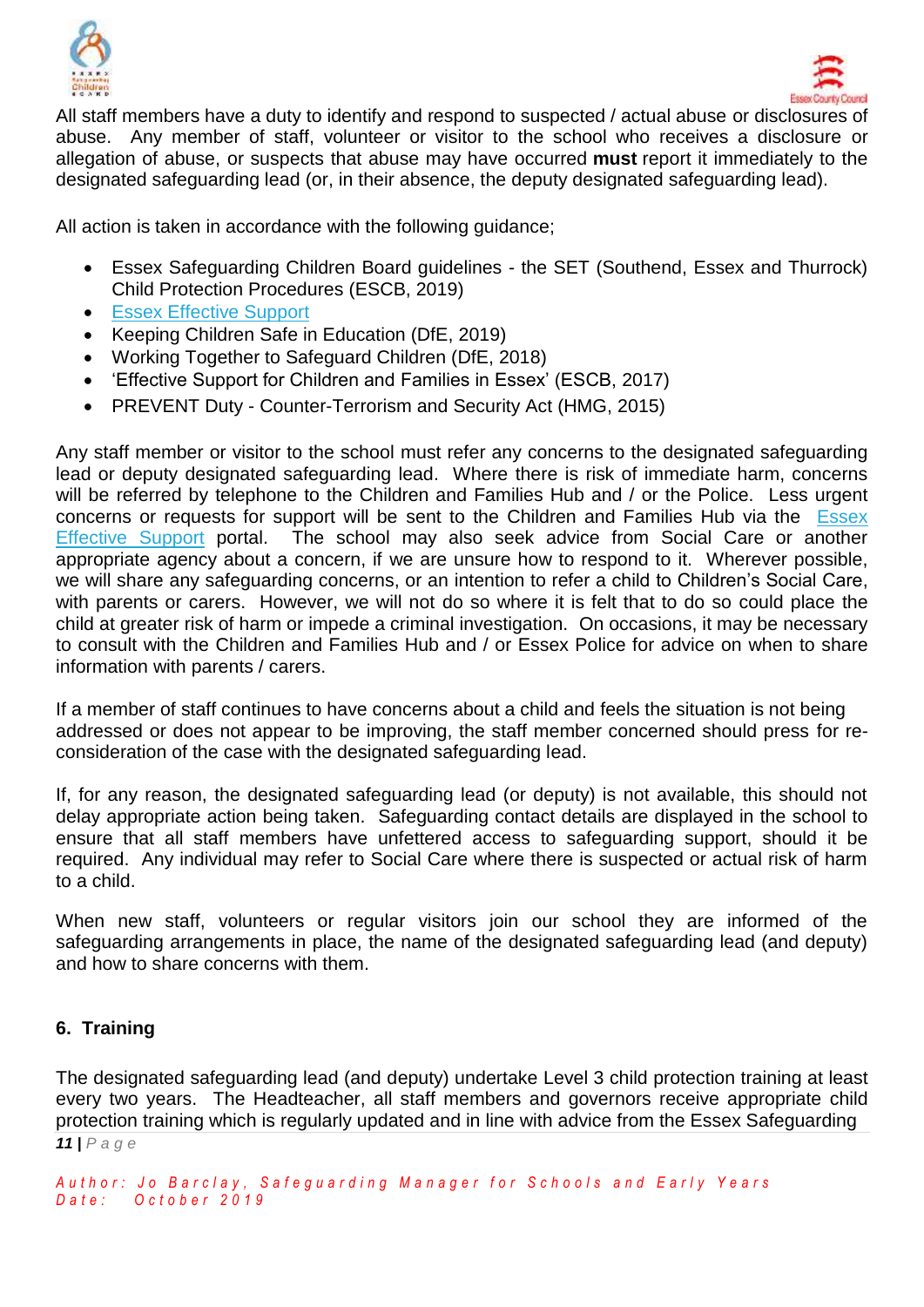



Children Board (ESCB). In addition, all staff members receive safeguarding and child protection updates as required, but at least annually, to provide them with relevant skills and knowledge to safeguard children effectively. Records of any child protection training undertaken is kept for all staff and governors.

The school ensures that the designated safeguarding lead (and deputy) also undertakes training in inter-agency working and other matters as appropriate

#### **7. Professional confidentiality**

Confidentiality is an issue which needs to be discussed and fully understood by all those working with children, particularly in the context of child protection. A member of staff must never guarantee confidentiality to anyone about a safeguarding concern (including parents / carers or pupils), or promise to keep a secret. In accordance with statutory requirements, where there is a child protection concern, this must be reported to the designated safeguarding lead and may require further referral to and subsequent investigation by appropriate authorities.

Information on individual child protection cases may be shared by the designated lead (or deputy) with other relevant staff members. This will be on a 'need to know' basis only and where it is in the child's best interests to do so.

#### **8. Records and information sharing**

Well-kept records are essential to good child protection practice. Our school is clear about the need to record any concern held about a child or children within our school and when these records should be shared with other agencies.

Where there are concerns about the safety of a child, the sharing of information in a timely and effective manner between organisations can reduce the risk of harm. Whilst the Data Protection Act 2018 places duties on organisations and individuals to process personal information fairly and lawfully, it is not a barrier to sharing information where the failure to do so would result in a child or vulnerable adult being placed at risk of harm. Similarly, human rights concerns, such as respecting the right to a private and family life would not prevent sharing information where there are real safeguarding concerns. Fears about sharing information cannot be allowed to stand in the way of the need to safeguard and promote the welfare of children at risk of abuse or neglect. Generic data flows related to child protection are recorded in our Records of Processing Activity and regularly reviewed; and our online school privacy notices accurately reflect our use of data for child protection purposes.

Any member of staff receiving a disclosure of abuse or noticing signs or indicators of abuse, will record it as soon as possible, noting what was said or seen (if appropriate, using a body map to record), giving the date, time and location. All records will be dated and signed and will include the action taken. This is then presented to the designated safeguarding lead (or deputy), who will decide on appropriate action and record this accordingly.

*<sup>12</sup> | P a g e*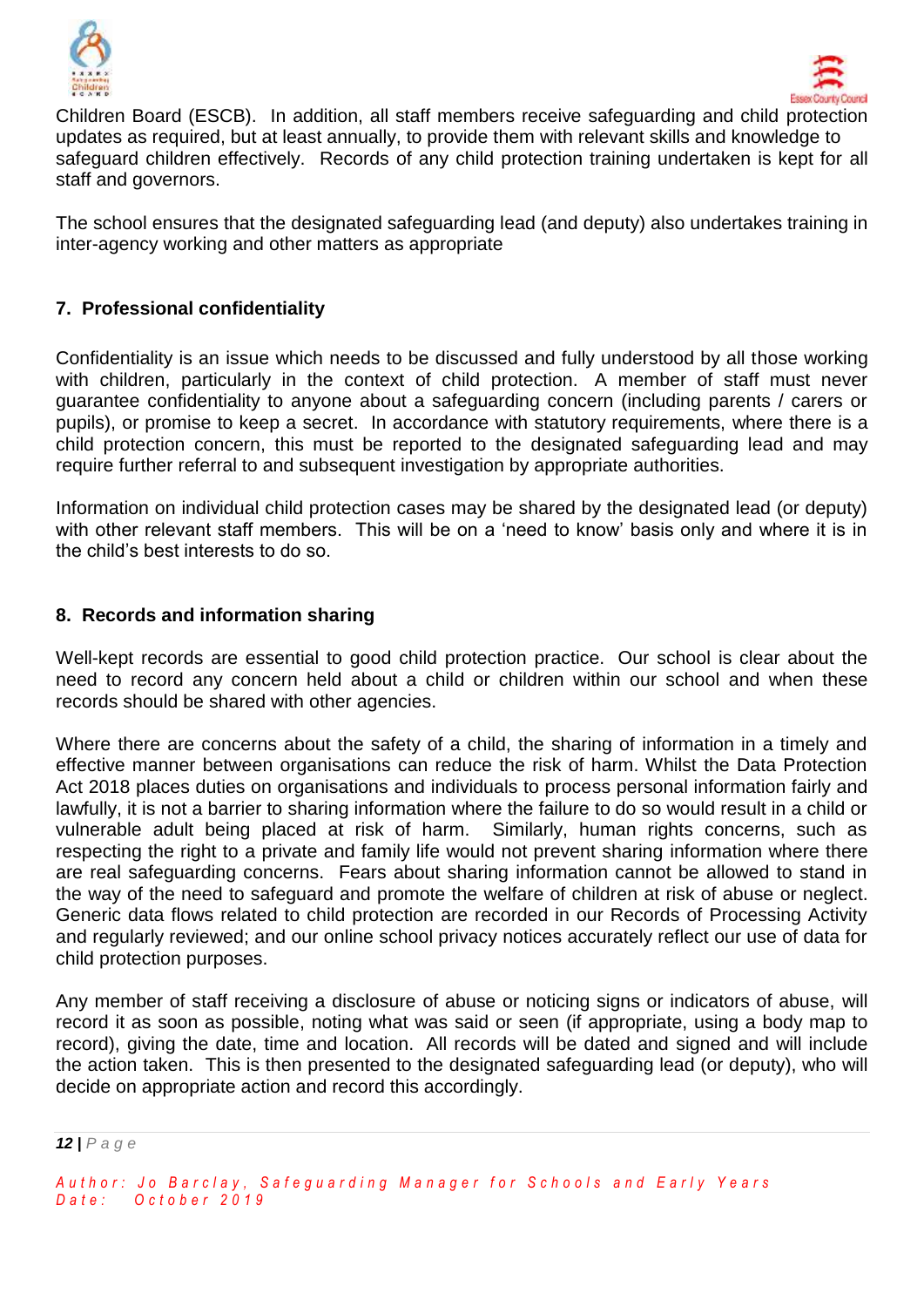



Any records related to child protection are kept on an individual child protection file for that child (which is separate to the pupil file). All child protection records are stored securely and confidentially and will be retained for 25 years after the pupil's date of birth, or until they transfer to another school / educational setting.

In line with statutory guidance, where a pupil transfers from our school to another school / educational setting (including colleges), their child protection records will be forwarded to the new educational setting. These will be marked 'Confidential' and for the attention of the receiving school's designated safeguarding lead, with a return address on the envelope so it can be returned to us if it goes astray. We will obtain evidence that the paperwork has been received by the new school and then destroy any copies held in our school. Where appropriate, the designated safeguarding lead may also make contact with the new educational setting in advance of the child's move there, to enable planning so appropriate support is in place when the child arrives.

Where a pupil joins our school, we will request child protection records from the previous educational establishment (if none are received).

#### **9. Interagency working**

It is the responsibility of the designated safeguarding lead to ensure that the school is represented at, and that a report is submitted to, any child protection conference called for children on the school roll or previously known to them. Where possible and appropriate, any report will be shared in advance with the parent(s) / carer(s). The member of staff attending the meeting will be fully briefed on any issues or concerns the school has and be prepared to contribute to the discussions at the conference.

If a child is subject to a Child Protection or a Child in Need plan, the designated safeguarding lead will ensure the child is monitored regarding their school attendance, emotional well-being, academic progress, welfare and presentation. If the school is part of the core group, the designated safeguarding lead will ensure the school is represented, provides appropriate information and contributes to the plan at these meetings. Any concerns about the Child Protection plan and / or the child's welfare will be discussed and recorded at the core group meeting, unless to do so would place the child at further risk of significant harm. In this case the designated safeguarding lead will inform the child's key worker immediately and then record that they have done so and the actions agreed.

#### **10. Allegations about members of the workforce**

All staff members are made aware of the boundaries of appropriate behaviour and conduct. These matters form part of staff induction and are outlined in the Staff Behaviour policy / Code of Conduct. The school works in accordance with statutory guidance and the SET procedures (ESCB, 2019) in respect of allegations against an adult working with children (in a paid or voluntary capacity). Section 7 of the current SET procedures provides detailed information on this.

*<sup>13</sup> | P a g e*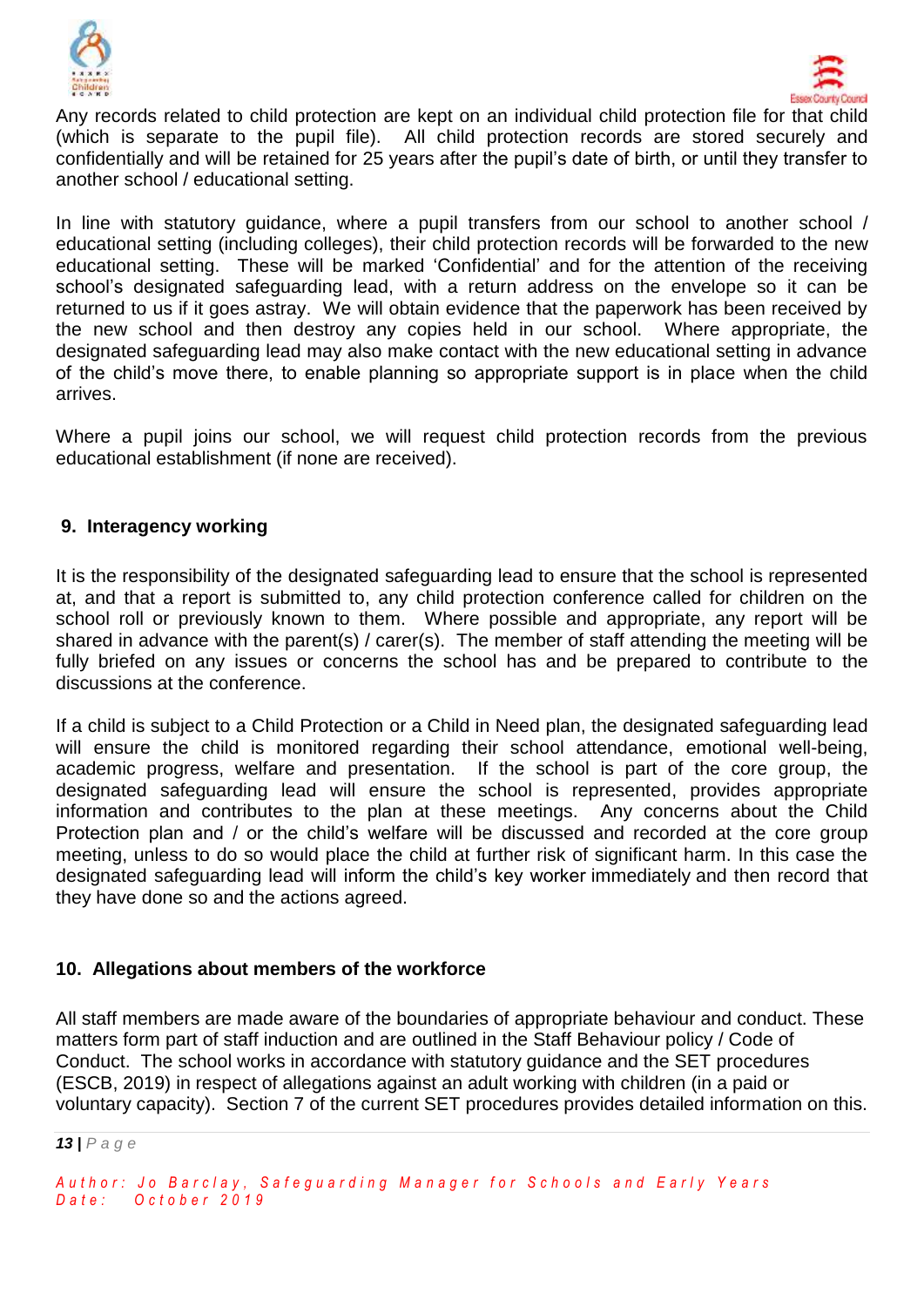



The school has processes in place for reporting any concerns about a member of staff (or any adult working with children). Any concerns about the conduct of a member of staff will be referred to the Headteacher (or the Deputy Headteacher in their absence). This role is distinct from the designated safeguarding lead as the named person should have sufficient status and authority in the school to manage employment procedures. Staffing matters are confidential and the school operates within statutory guidance around Data Protection.

Where the concern involves the headteacher, it should be reported direct to the Chair of Governors.

SET procedures (ESCB, 2019) require that, where an allegation against a member of staff is received, the Headteacher, senior named person or the Chair of Governors must inform the duty Local Authority Designated Officer (LADO) in the Children's Workforce Allegations Management Team on **03330 139 797** within one working day. However, wherever possible, contact with the LADO will be made immediately as they will then advise on how to proceed and whether the matter requires Police involvement. This will include advice on speaking to pupils and parents and HR. The school does not carry out any investigation before speaking to the LADO.

#### **11. Promoting positive mental health and resilience in school**

Positive mental health is the concern of the whole community and we recognise that schools play a key part in this. Our school aims to develop the emotional wellbeing and resilience of all pupils and staff, as well as provide specific support for those with additional needs. We understand that there are risk factors which increase someone's vulnerability and protective factors that can promote or strengthen resiliency. The more risk factors present in an individual's life, the more protective factors or supportive interventions are required to counter balance and promote further growth of resilience.

It is vital that we work in partnership with parents to support the well-being of our pupils. Parents should share any concerns about the well-being of their child with school, so appropriate support and interventions can be identified and implemented.

#### **12. Use of reasonable force**

The term 'reasonable force' covers a broad range of actions used by staff that involve a degree of physical contact to control or restrain children. There are circumstances when it is appropriate for staff to use reasonable force to safeguard children and young people, such as guiding a child to safety or breaking up a fight. 'Reasonable' means using no more force than is needed. Our school works in accordance with statutory and local guidance on the use of reasonable force *(see section 2)* and recognises that where intervention is required, it should always be considered in a safeguarding context.

*Author: Jo Barclay, Safeguarding Manager for Schools and Early Years D a t e : O c t o b e r 2 0 1 9*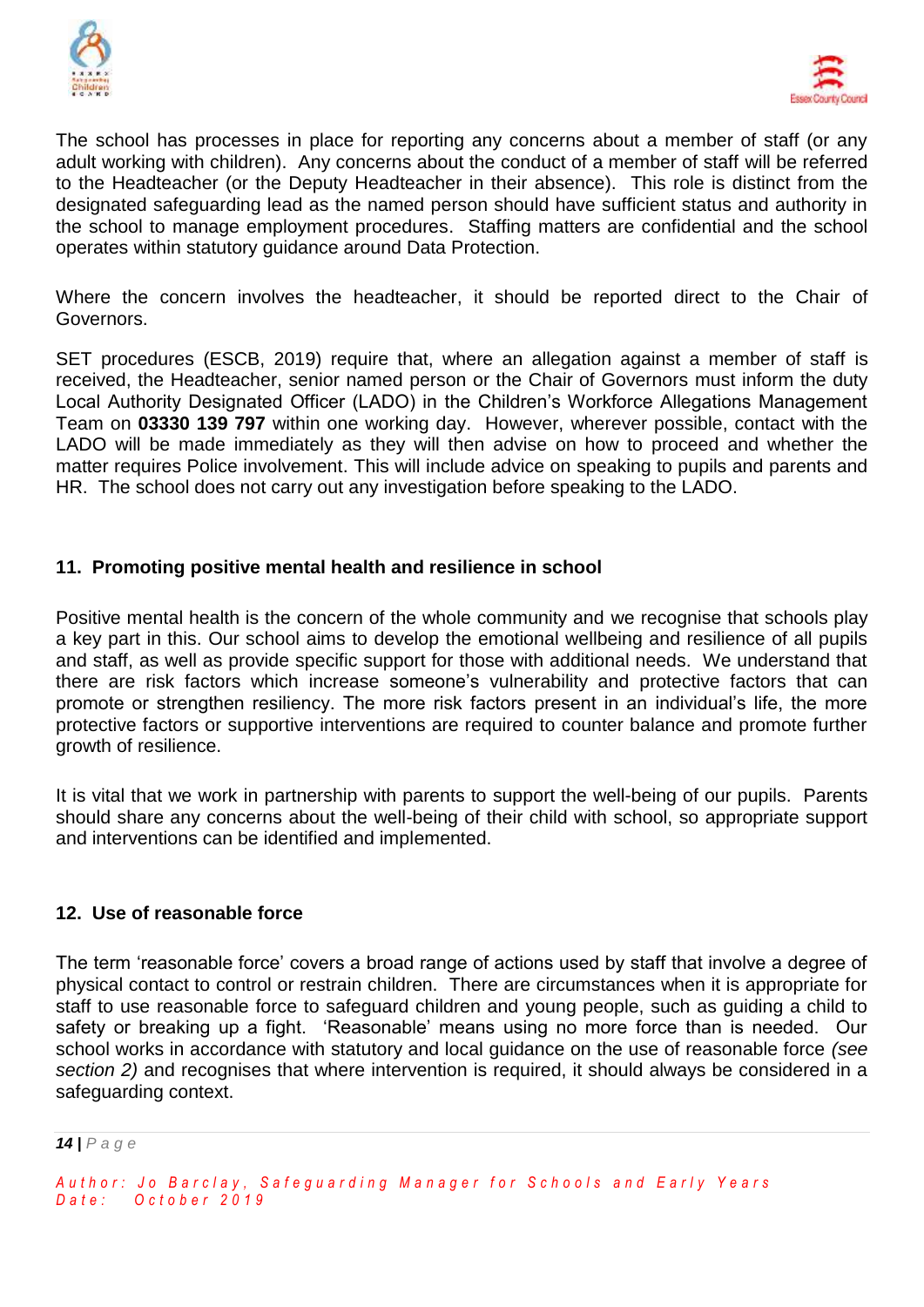



#### **13. Whistleblowing**

All members of staff and the wider school community should be able to raise concerns about poor or unsafe practice and feel confident any concern will be taken seriously by the school leadership team. We have 'whistleblowing' procedures in place and these are available in the school Whistleblowing Policy. However, for any member of staff who feels unable to raise concerns internally, or where they feel their concerns have not been addressed, they may contact the [NSPCC whistleblowing helpline](https://www.nspcc.org.uk/what-you-can-do/report-abuse/dedicated-helplines/whistleblowing-advice-line/) on: 0800 028 0285 (line is available from 8:00 AM to 8:00 PM, Monday to Friday) or by email at: [help@nspcc.org.uk.](mailto:help@nspcc.org.uk)

Parents or others in the wider school community with concerns can contact the NSPCC general helpline on: 0808 800 5000 (24 hour helpline) or email: [help@nspcc.org.uk](mailto:help@nspcc.org.uk).

*Author: Jo Barclay, Safeguarding Manager for Schools and Early Years D a t e : O c t o b e r 2 0 1 9*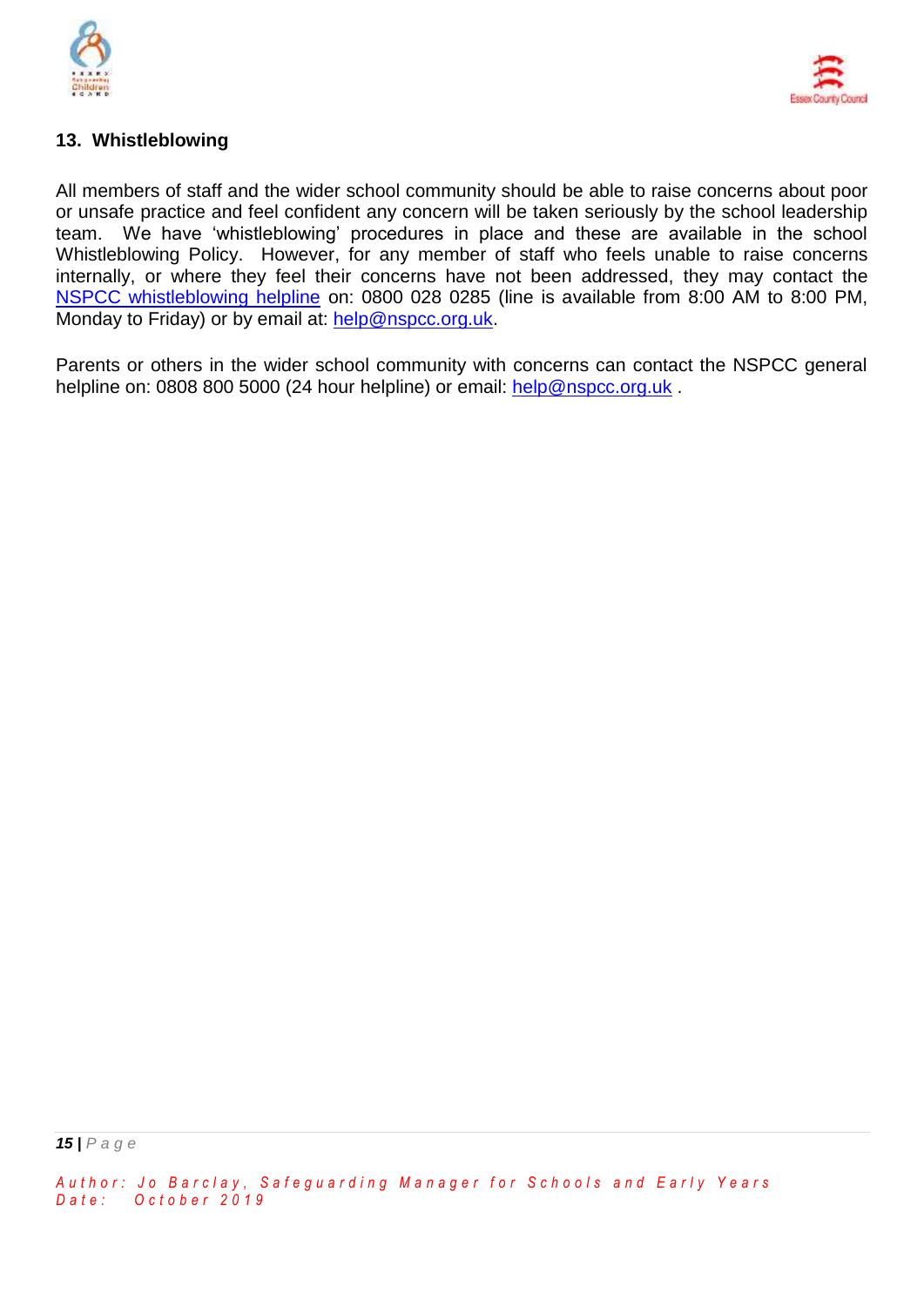

#### **Appendix A: Children and Families Hub flow chart**



*16 | P a g e*